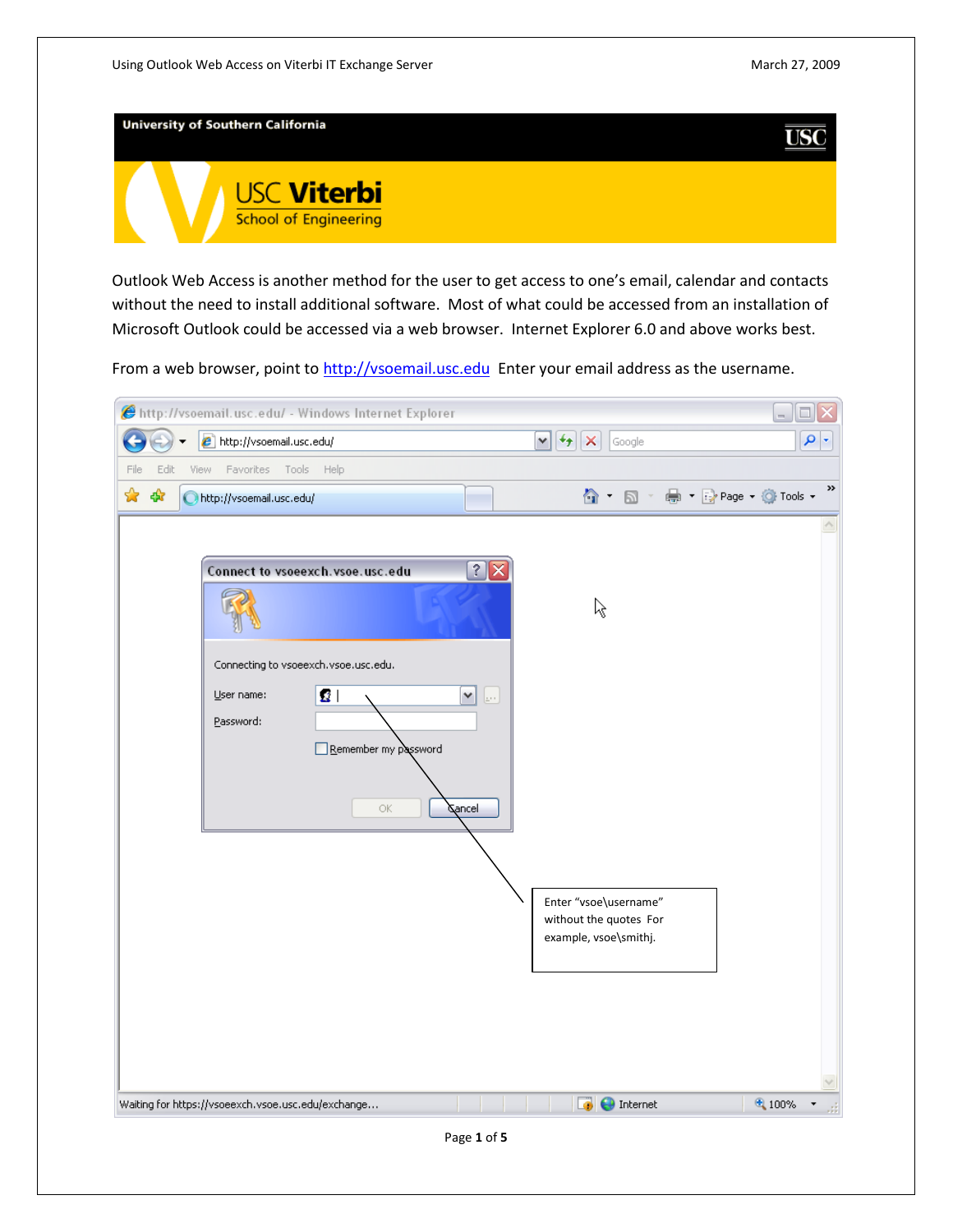Once you are signed in, you will see something similar to the following. You may resize your browser to show more information as you see fit.

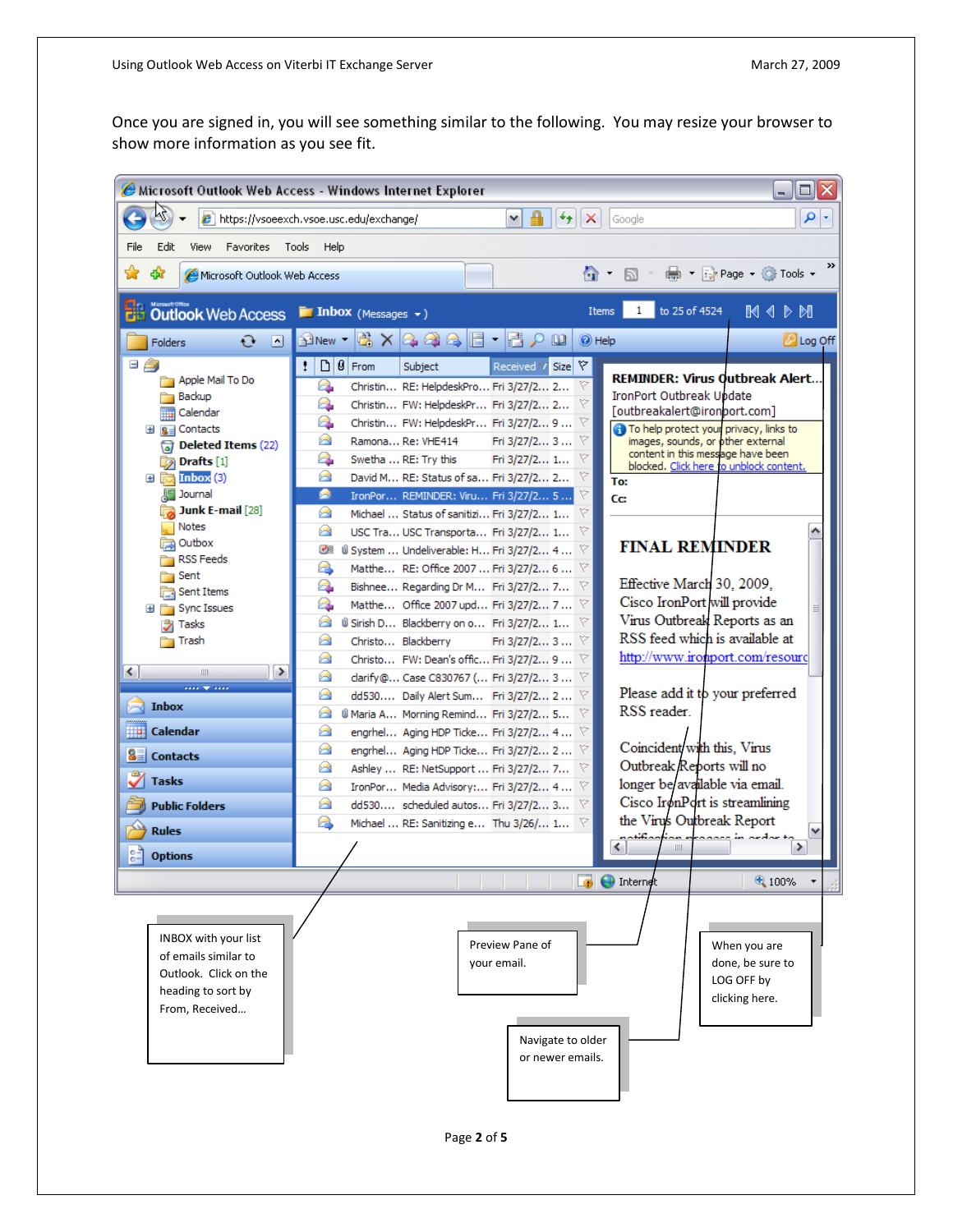## Calendar View

|                                                                                                                                                                                                                                                                                                                                                                                                                                                                                                                             | Microsoft Outlook Web Access - Windows Internet Explorer                                                                                                                                                                                                                                                                                                                                                                                                | - 101                                                                                                                                                                                      |
|-----------------------------------------------------------------------------------------------------------------------------------------------------------------------------------------------------------------------------------------------------------------------------------------------------------------------------------------------------------------------------------------------------------------------------------------------------------------------------------------------------------------------------|---------------------------------------------------------------------------------------------------------------------------------------------------------------------------------------------------------------------------------------------------------------------------------------------------------------------------------------------------------------------------------------------------------------------------------------------------------|--------------------------------------------------------------------------------------------------------------------------------------------------------------------------------------------|
|                                                                                                                                                                                                                                                                                                                                                                                                                                                                                                                             | K<br>₽<br>$\big \mathbf{y}\big $ $\mathbf{x}$   Google<br>e https://vsoeexch.vsoe.usc.edu/exchange/<br>٧                                                                                                                                                                                                                                                                                                                                                | - م                                                                                                                                                                                        |
| Favorites<br>Tools<br>File<br>Edit<br>View                                                                                                                                                                                                                                                                                                                                                                                                                                                                                  | Help                                                                                                                                                                                                                                                                                                                                                                                                                                                    |                                                                                                                                                                                            |
| ☆<br>47<br>Microsoft Outlook Web Access                                                                                                                                                                                                                                                                                                                                                                                                                                                                                     |                                                                                                                                                                                                                                                                                                                                                                                                                                                         | 合 回 - 曲 → Prage → O Tools →                                                                                                                                                                |
| <b>De Outlook</b> Web Access                                                                                                                                                                                                                                                                                                                                                                                                                                                                                                | <b>THE Calendar</b>                                                                                                                                                                                                                                                                                                                                                                                                                                     |                                                                                                                                                                                            |
| $\mathbf{G}$ $\mathbf{N}$<br><b>Folders</b>                                                                                                                                                                                                                                                                                                                                                                                                                                                                                 |                                                                                                                                                                                                                                                                                                                                                                                                                                                         | <b>P</b> Log Off                                                                                                                                                                           |
| 日合<br>Apple Mail To Do<br><b>Backup</b><br><b>Hilli</b> Calendar<br>田 B Contacts<br>$\sqrt{a}$ Deleted Items (22)<br>Drafts [1]<br>$\mathbf{H}$ $\mathbf{R}$ Inbox (3)<br><b>Journal</b><br>Junk E-mail [28]<br><b>Notes</b><br><b>Outbox</b><br><b>RSS Feeds</b><br>Sent<br>Sent Items<br>Sync Issues<br>Ξf<br>Tasks<br>Trash<br>≤<br>▷<br>$\mathbf{III}$<br><b>STATE</b><br>m.<br>$\blacktriangleright$ Inbox<br><b>D</b> Calendar<br>$\frac{2}{3}$ Contacts<br><b>Tasks</b><br>Public Folders<br>$\leftrightarrow$ Rules | March 23, 2009   March 29, 2009<br>Monday, March 23<br>Thursday, March 26<br>9:30 AM - 10:15 AM \$2 * Weekly<br>10:30 AM - 11:15 AM 22 C Weekly<br>2:30 PM - 3:00 PM Meeting with<br>3:00 PM - 4:00 PM 22 + Weekly M<br>Tuesday, March 24<br>Friday, March 27<br>9:30 AM - 10:00 AM <sup>+</sup> Manager's N<br>12:00 PM - 1:00 PM 32 Invite to the<br>Wednesday, March 25<br>Saturday, March 28<br>10:00 AM - 10:30 AM 52 ODDS-pow<br>Sunday, March 29 | ◀<br>March 2009<br>S M T W T<br>s<br>22 23 24 25 26 27 28<br>$2 \t3 \t4$<br>5<br>7<br>6<br>1.<br>9 10 11 12 13 14<br>8<br>15 16 17 18 19 20 21<br>22 23 24 25 26 27 28<br>29 30 31 1 2 3 4 |
| $\frac{1}{10}$<br><b>Options</b>                                                                                                                                                                                                                                                                                                                                                                                                                                                                                            |                                                                                                                                                                                                                                                                                                                                                                                                                                                         |                                                                                                                                                                                            |
|                                                                                                                                                                                                                                                                                                                                                                                                                                                                                                                             | <b>B</b> C Internet                                                                                                                                                                                                                                                                                                                                                                                                                                     | 4 100%                                                                                                                                                                                     |
| Click on CALENDAR<br>to bring up this view.                                                                                                                                                                                                                                                                                                                                                                                                                                                                                 | Click here to start a<br>new calendar<br>appointment.                                                                                                                                                                                                                                                                                                                                                                                                   | Click the 1 for a single day<br>view, the 7 for a weekly<br>view or 31 for the entire<br>month.                                                                                            |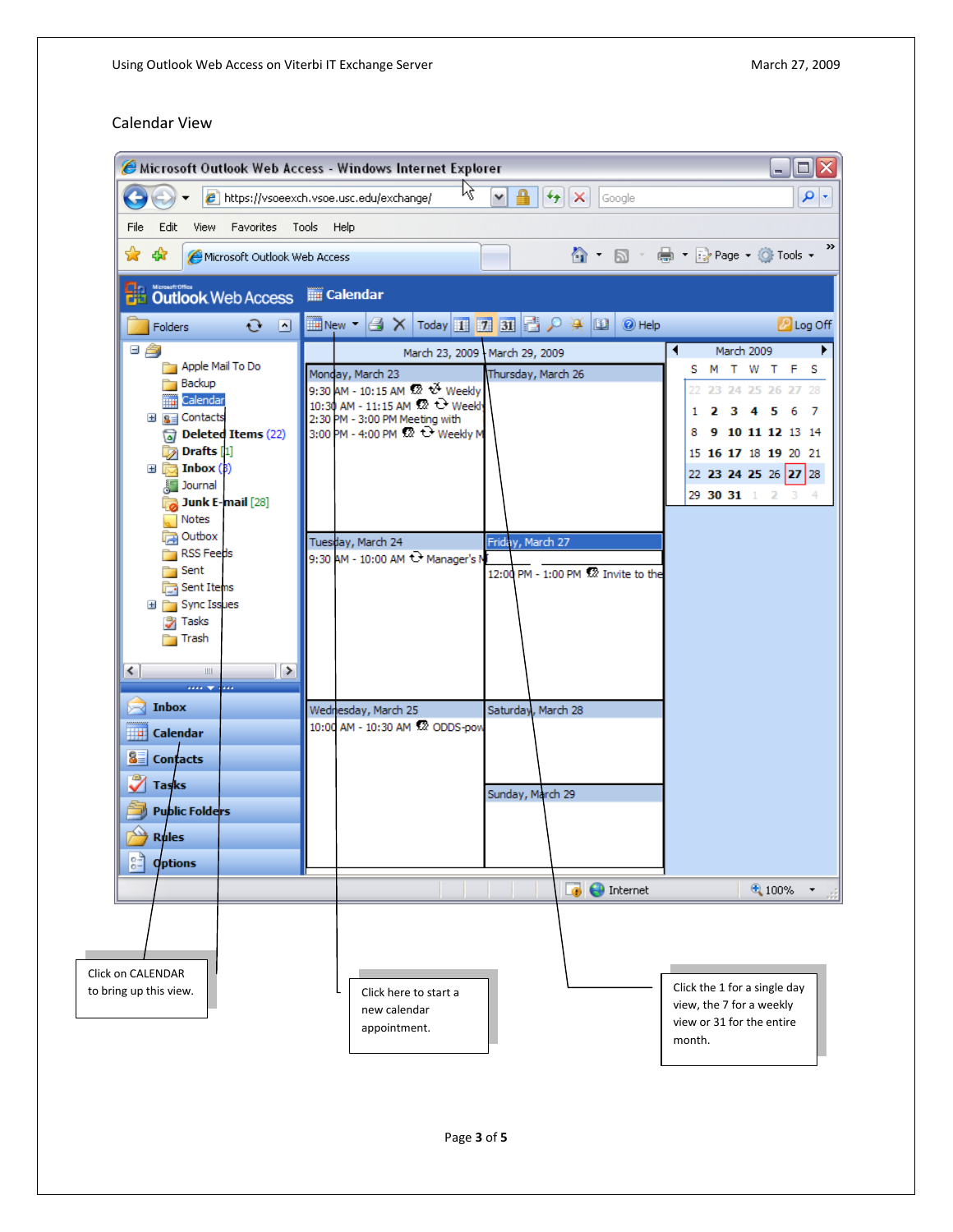## Options View